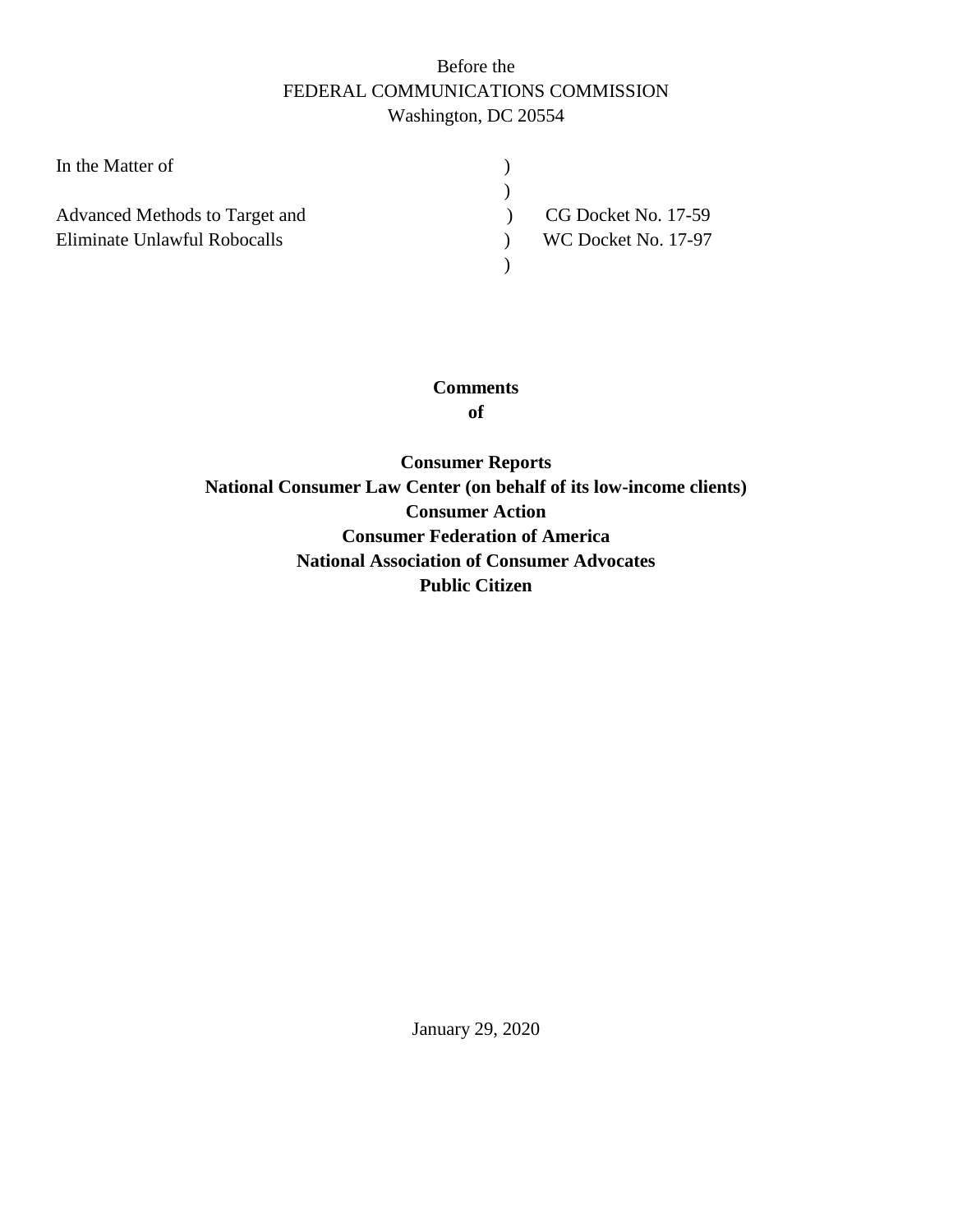Consumer Reports, National Consumer Law Center on behalf of its low-income clients, Consumer Action, Consumer Federation of America, National Association of Consumer Advocates, and Public Citizen thank the Federal Communications Commission ("FCC" or "Commission") for soliciting input for its upcoming report on robocalls.<sup>[1](#page-1-0)</sup> This report is timely, as the FCC has taken welcome steps in recent years to better protect consumers from unwanted calls, including by clarifying that voice service providers can offer advanced call-blocking tools on an opt-out basis.<sup>[2](#page-1-1)</sup> Congress also has been active on this issue, and has recently enacted legislation that requires voice service providers to implement caller ID authentication technology and directs the FCC to initiate a rulemaking to help prevent consumers from receiving spoofed calls.<sup>[3](#page-1-2)</sup> To ensure that consumers actually have effective protections against unwanted robocalls, it is crucial that the FCC thoroughly evaluate implementation and the efficacy of these measures taken, and take steps to remedy any gaps in protection.

To that end, the FCC should:

- 1. Require voice service providers to report specific information on their implementation efforts rather than simply request the information.
- 2. Require the information to include a description of each program offered by the provider to:
	- o Implement call authentication technology, and
	- o Provide opt-out or opt-in call blocking options.
- 3. Require every voice service provider to provide the dates by which call authentication technology and effective call-blocking options will be partially, and fully, implemented for its network.
- 4. Require every voice service provider that does not provide access to the Stir-Shaken (S-S) call authentication technology currently being widely implemented throughout the country, to explain:
	- o How calls to and from those customers who will not be able to participate in the S-S technology will be handled,
	- o Whether calls *from* those customers whose calls cannot be authenticated through S-S will be impacted,
	- o How calls *to* those customers who cannot participate in the S-S technology will be screened, and
	- o What alternative call authentication mechanisms the provider will provide to protect those customers.
- 5. Require all voice service providers to give a description of call-blocking and call-labeling mechanisms that are provided on an opt-out and opt-in basis to customers, along with an analysis of the number of customers (and percentage of total customers) who use these mechanisms.
- 6. Require all providers to evaluate the efficacy of the anti-robocall measures being undertaken, including a description of how the provider evaluates the efficacy of the measures.

<span id="page-1-0"></span> $\overline{a}$ <sup>1</sup> Fed. Commc'ns Comm'n, Advanced Methods To Target and Eliminate Unlawful Robocalls, Call Authentication Trust Anchor, CG Docket No. 17–59, WC Docket No. 17– 97; DA 19–1312; FRS 16377 (Dec. 30, 2019)[, https://www.govinfo.gov/content/pkg/FR-](https://www.govinfo.gov/content/pkg/FR-2019-12-30/pdf/2019-28136.pdf)[2019-12-30/pdf/2019-28136.pdf.](https://www.govinfo.gov/content/pkg/FR-2019-12-30/pdf/2019-28136.pdf)

<span id="page-1-1"></span><sup>&</sup>lt;sup>2</sup> Fed. Commc'ns Comm'n, Declaratory Ruling and Third Further Notice of Proposed Rulemaking, CG Docket No. 17-59, WC Docket No. 17-97 (June 7, 2019), [https://ecfsapi.fcc.gov/file/0607046191409/FCC-19-51A1\\_Rcd.pdf.](https://ecfsapi.fcc.gov/file/0607046191409/FCC-19-51A1_Rcd.pdf)

<span id="page-1-2"></span><sup>3</sup> S.151, Pallone-Thune Telephone Robocall Abuse Criminal Enforcement and Deterrence Act (2019).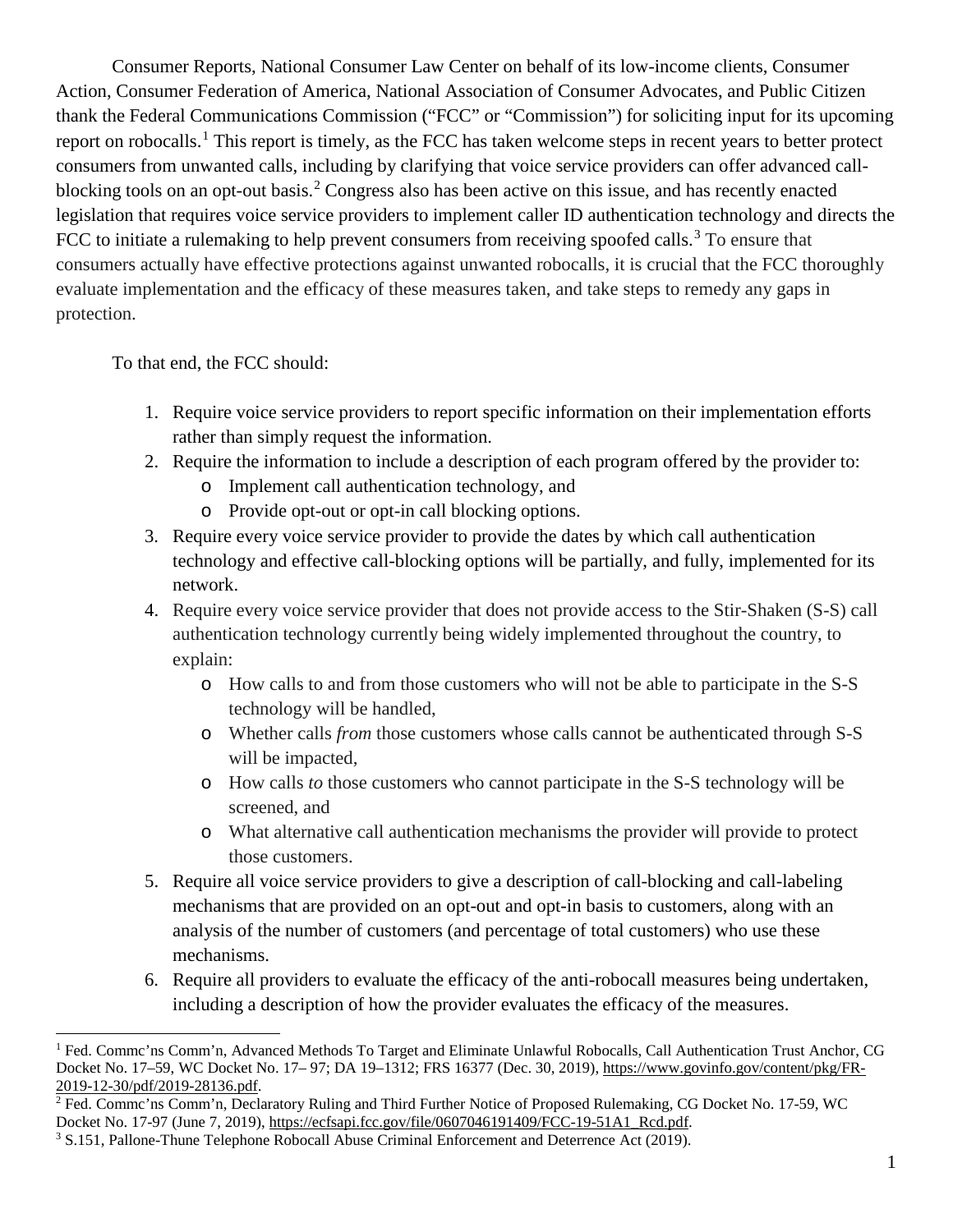7. Ask callers and call-blocking companies to provide information that would be useful for this report.

It's of the utmost importance that the FCC holds voice service providers accountable and obtains the information needed to accurately assess whether consumers are getting the protections they need. Consumers have long been frustrated by the federal government's failure to fully address the problem of unwanted robocalls. Though the National Do Not Call Registry promised to significantly ameliorate the problem, complaints about violations of the Do Not Call list have exploded.[4](#page-2-0) Consumers filed over 5 million complaints about violations in fiscal year 2019 alone.<sup>[5](#page-2-1)</sup> This is reflected in FCC complaint data, in which unwanted calls reliably rank as one of the top consumer complaints.<sup>[6](#page-2-2)</sup>

#### **Assessing the Robocall Problem through Information from Voice Service Providers**

To effectively assess the robocall problem, the FCC should require, rather than simply request, that voice service providers to answer the questions posed in the Public Notice. In response to previous, voluntary requests for information, voice service providers described steps they were taking to help protect consumers from robocalls, but without identifying whether or not these efforts were actually being effective in reducing the number of unwanted robocalls received by consumers, and whether they helped protect all customers (including those with cell, advanced landline, and traditional landline service).<sup>[7](#page-2-3)</sup> As a result, the February 2019 FCC staff report failed to fully hold voice service providers accountable for their role in addressing the robocalls problem.[8](#page-2-4)

Therefore, the FCC should now require all voice service providers to report on their progress toward implementation of caller ID authentication technology, and to identify where gaps in coverage remain—for example, with respect to non-IP landlines, and whether and how these measures deal with the proliferation of telephone numbers available through VoIP.<sup>[9](#page-2-5)</sup>

The FCC should also require voice service providers to report on their call-mitigation tools—whether they are being provided on an opt-in or opt-out basis; the charge to consumers, if any; if opt-in, how many consumers have opted in to using them; and coverage broken down by type of service. Several voice service providers have begun to offer call-blocking tools to at least some of their customers, but too many consumers still lack access to these tools. Traditional landline phone users, in particular, lack effective options to block unwanted robocalls.

<span id="page-2-1"></span><sup>5</sup> *National Do Not Call Registry Data Book FY 2019*, Fed. Trade Comm'n at 6 (Oct. 2019),

<span id="page-2-0"></span> $\overline{a}$ <sup>4</sup> *National Do Not Call Registry Data Book FY 2016*, Fed. Trade Comm'n at 4 (Dec. 2016),

https://www.ftc.gov/system/files/documents/reports/national-do-not-call-registry-data-book-fiscal-year-2016/dnc\_data\_book\_fy\_2016\_post.pdf.

[https://www.ftc.gov/system/files/documents/reports/national-do-not-call-registry-data-book-fiscal-year-](https://www.ftc.gov/system/files/documents/reports/national-do-not-call-registry-data-book-fiscal-year-2019/dnc_data_book_2019.pdf)[2019/dnc\\_data\\_book\\_2019.pdf.](https://www.ftc.gov/system/files/documents/reports/national-do-not-call-registry-data-book-fiscal-year-2019/dnc_data_book_2019.pdf)

<span id="page-2-2"></span><sup>&</sup>lt;sup>6</sup> Fed. Commc'ns Comm'n, Stop Unwanted Robocalls and Texts (Jan. 6, 2020), [https://www.fcc.gov/consumers/guides/stop](https://www.fcc.gov/consumers/guides/stop-unwanted-robocalls-and-texts)[unwanted-robocalls-and-texts.](https://www.fcc.gov/consumers/guides/stop-unwanted-robocalls-and-texts)

<span id="page-2-3"></span><sup>&</sup>lt;sup>7</sup> See, e.g. Comments of US Telecom, CG Docket No. 17-59 (Jul. 20, 2018),

https://ecfsapi.fcc.gov/file/107210492630262/USTelecom-Robocall-Comments-2018-07-20-FINAL.pdf.

<span id="page-2-4"></span><sup>8</sup> Fed. Commc'ns Comm'n, Report on Robocalls, CG Docket No. 17-59 (Feb. 2019)[, https://docs.fcc.gov/public/attachments/DOC-](https://docs.fcc.gov/public/attachments/DOC-356196A1.pdf)[356196A1.pdf.](https://docs.fcc.gov/public/attachments/DOC-356196A1.pdf)

<span id="page-2-5"></span><sup>&</sup>lt;sup>9</sup> Will the TRACED Act Stop Robocalls? YouMail (Dec. 19, 2019), [https://blog.youmail.com/2019/12/will-the-traced-act-stop](https://blog.youmail.com/2019/12/will-the-traced-act-stop-robocalls/)[robocalls/.](https://blog.youmail.com/2019/12/will-the-traced-act-stop-robocalls/)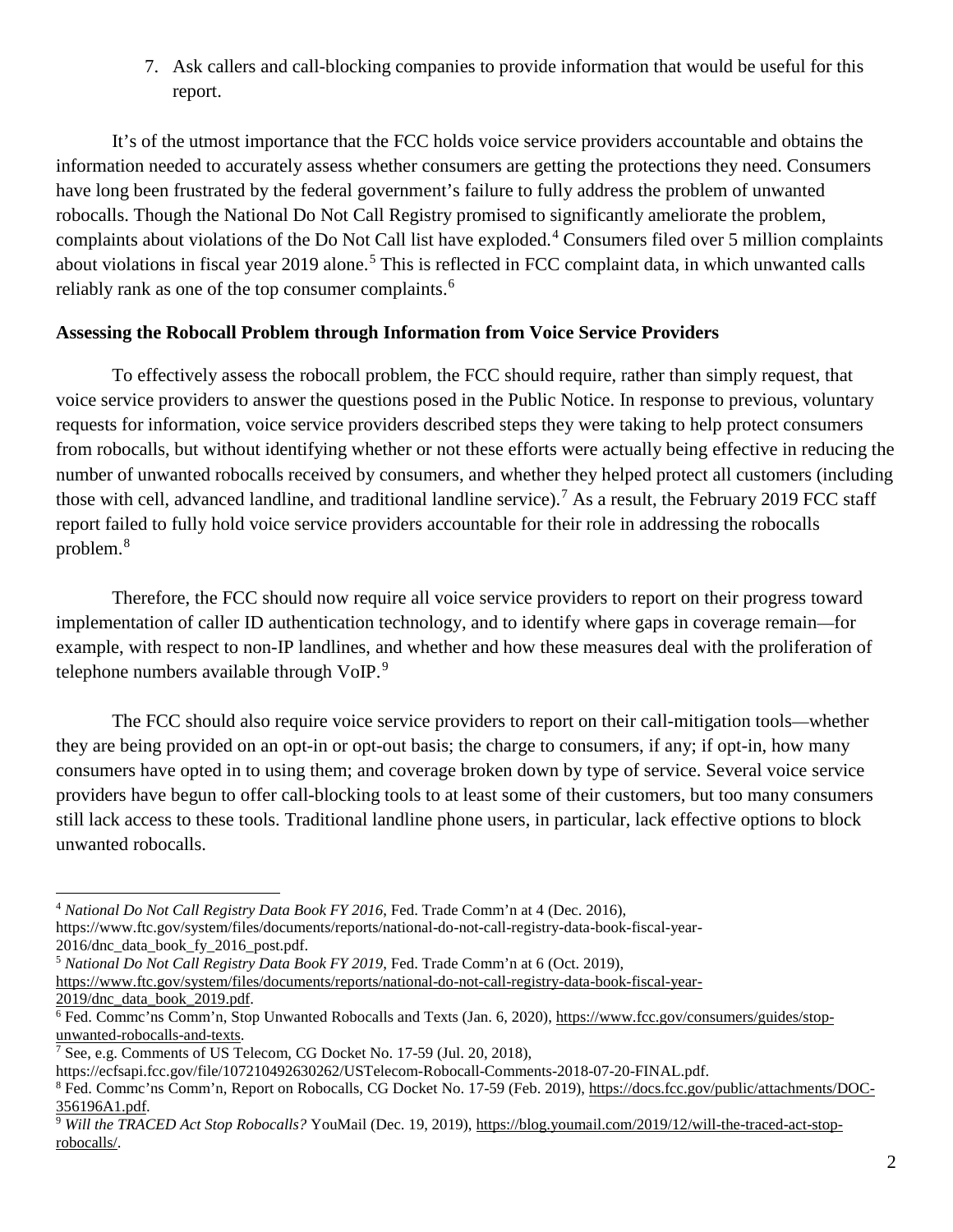To that end, the FCC should require the voice service providers to assess how well these tools are actually protecting consumers from unwanted robocalls. Among other information, the FCC should collect the following from the voice service providers:

- 1. The overall volume of robocalls;
- 2. The volume of robocalls broken out by individual companies making the calls, if there is the technical capability to do so;
- 3. The geographical origins of the robocalls;
- 4. The number of spoofed calls as a percentage of unwanted calls;
- 5. The number of robocalls (both spoofed and un-spoofed) blocked;
- 6. The percentage blocked as a percentage of estimated volume of robocalls attempted;
- 7. The number of "false positive" calls erroneously identified as spoofed; and
- 8. Strategies employed by robocallers to evade detection.

#### **Assessing the Robocall Problem through Information from Other Sources**

Callers, some of whom have previously filed comments seeking to narrow or weaken the robocalls laws, also should be asked to provide useful information. From callers themselves, the Commission should ask: the number of robocalls made per day; the equipment used; the numbers of prerecorded and artificial voice calls, and the numbers of calls made with human agents using any type of automated equipment, specifying the type of equipment; the numbers of robocalls directed to home phones, and the numbers directed to cell phones; and the purpose for the robocalls they make (telemarketing, debt collection, etc.).

Call-blocking and call-mitigation companies also have access to a great deal of useful information. They should provide their best estimates of the volume of robocalls to consumers in the United States per month, broken down by types of call (telemarketing, debt collection, scams, etc.), their geographical origin, and the percentage of calls blocked as related to total volume of calls attempted.

Soliciting information from each of these sources is important because there is a serious deficit of information about the robocall problem. We rely primarily on information provided by the FTC; data from the call-blocking companies, such as YouMail and Nomorobo; consumer stories; and complaint data in order to understand the outlines of the robocall problem. These sources have been helpful, but gaps remain.

### **The Need for Continued FCC Engagement**

Having comprehensive, reliable data is also necessary because some callers are seeking to weaken the crucial legal protections against unwanted robocalls, on the grounds that the robocall problem is primarily about scam calls. While several commenters seeking a diminished Telephone Consumer Protection Act (TCPA) have incorrectly characterized the robocall problem as due to automated calls from fraudsters,<sup>[10](#page-3-0)</sup> consumers have

https://ecfsapi.fcc.gov/file/1061323365377/Noble\_System\_Comments\_FCC\_DA18-493\_FINAL.pdf.

<span id="page-3-0"></span> $\overline{a}$ <sup>10</sup> See, e.g. Comments of Professional Council for Consumer Engagement, CG Docket No. 02-278 and 18-152 (Jun. 13, 2018), https://ecfsapi.fcc.gov/file/106130429322839/PACE%20TCPA%20Comment%20to%20FCC%20(6-13-18).pdf; Comments of Noble Systems, CG Docket No. 02-278 and 18-152 at 26 (Jun. 13, 2018),